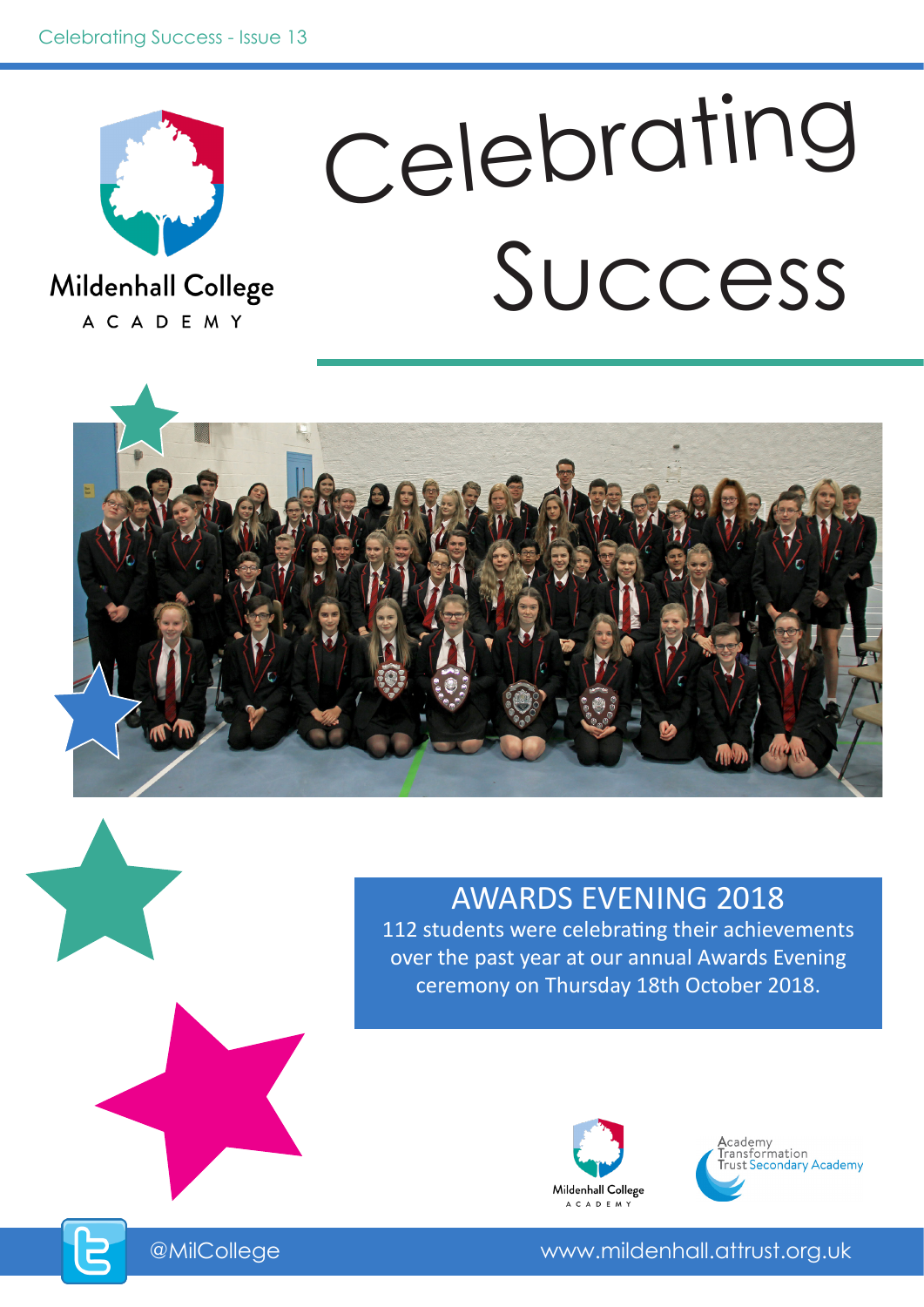- A1 James Dawson
- A2 Aiden Fouracre
- A3 Isiah Torres
- A4 Leo Hobbs
- A5 Daisy Williams
- A6 TM
- A7 Julia Wolska
- A8 Ana Gashi
- A9 Godfrey Moyo

#### **Attendance**

Attendance is one of the key factors in student achievement. Students whose attendance is over 95% achieve up to a whole grade higher in their final GCSE exams.

**61** Austen students achieved 100% attendance during this term.

#### **House Statistics**

Austen House is currently **1st** in the tutor quiz

Austen House achieved **2606** ACE commendations this term.

Austen house are currently **2nd** in the House Competition

### Austen

Named after Jane Austen who believed that your character and morals governed your fate. She believed in personal responsibility and making the right choices.

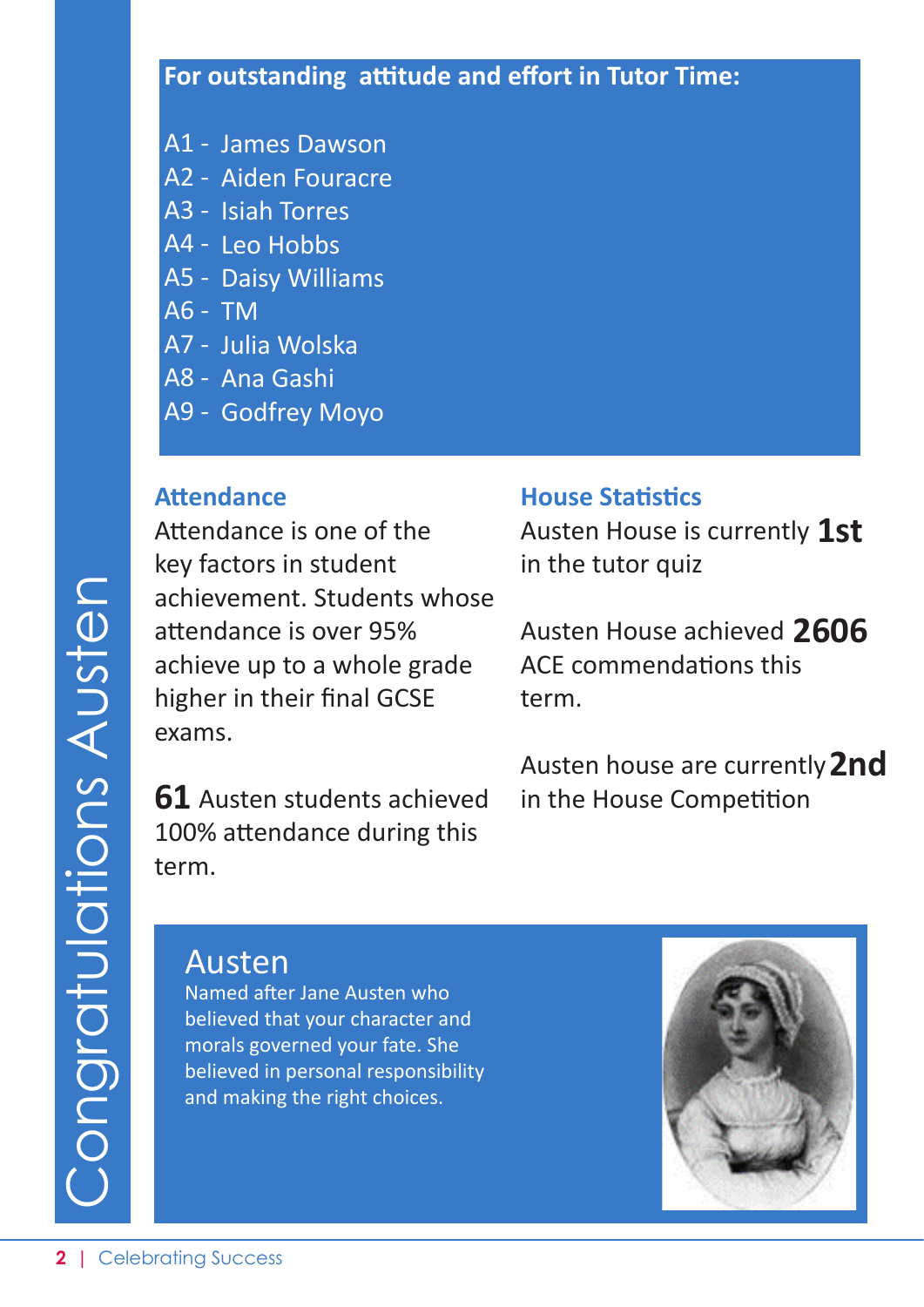- B1 Billie Dawson
- B2 Rhys Sulman
- B3 SQ
- B4 Jude Hawkins
- B5 Georgie Houston
- B6 Amelia Radford
- B7 Amy Hale
- B8 Sophie Almond
- B9 Kacey O'Callaghan
- B10 Andre Silva

#### **Attendance**

Attendance is one of the key factors in student achievement. Students whose attendance is over 95% achieve up to a whole grade higher in their final GCSE exams.

**60** Brunel students achieved 100% attendance during this term.

#### **House Statistics**

Brunel House is currently **3rd** in the tutor quiz

Brunel House achieved **2856** ACE commendations this term.

Brunel are currently **4th** in the House Competition

### **Brunel**

Brunel house is named after Isambard Kingdom Brunel who was a great, ground breaking engineer who has stamped his vision on this country.

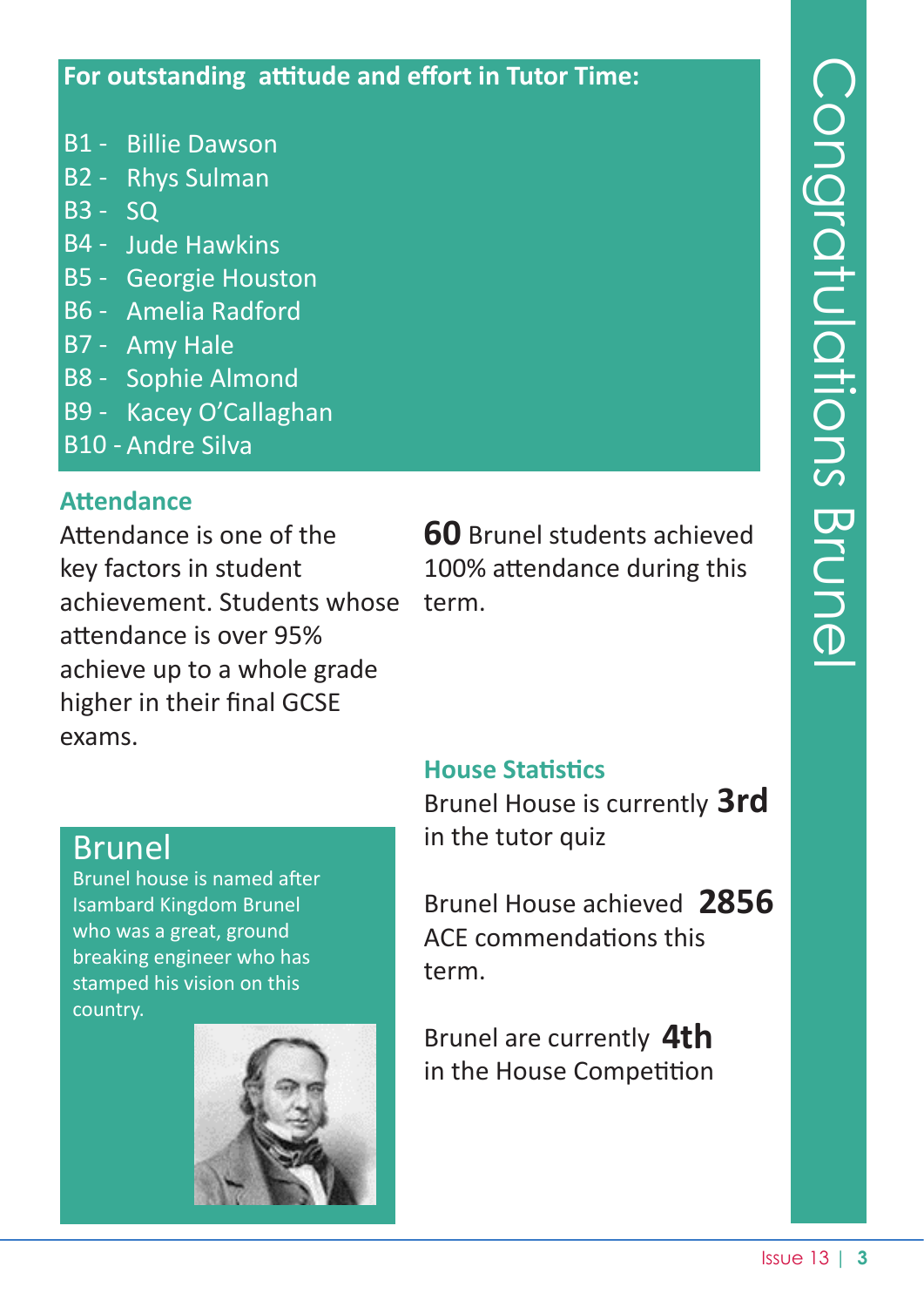- C1 LT
- C2 George Martin
- C3 Jessie Beale
- C4 Preem Jampapho
- C5 Jasmine Trett
- C6 Cain Bailey
- C7 Kieran Wootton
- C8 Philomena Gearon
- C9 GR
- C10 Muhammed Aliyan

#### **Attendance**

Attendance is one of the key factors in student achievement. Students whose attendance is over 95% achieve up to a whole grade higher in their final GCSE exams.

**69** Cavell students achieved 100% attendance during this term:

#### **House Statistics**

Cavell House is currently **2nd** in the tutor quiz

Cavell House achieved **2962** ACE commendations this term.

Cavell house are currently **1st** in the House Competition

### Cavell

Edith Cavell was a British nurse from a small village just outside Norwich, who was executed as a spy for helping around 200 allied soldiers escape during World War One.

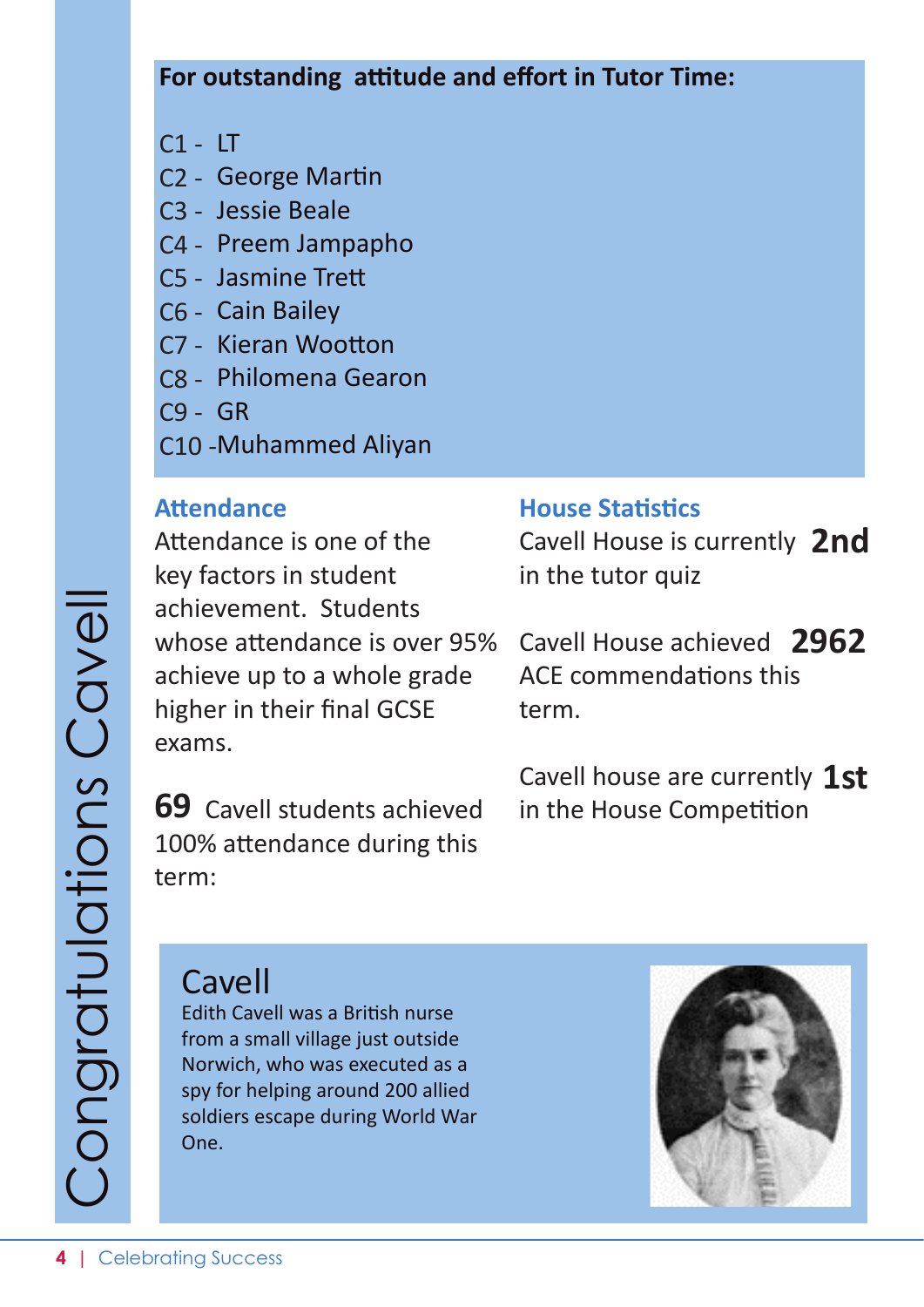- N1 FF
- N2 Mia Goddard
- N3 Caitlin Kelly
- N4 SO
- N5 Paige Stannard
- N6 Emma Morley
- N7 Courtnie Harris
- N8 Hannah Reid
- N9 Emily Driver

### **Attendance**

Attendance is one of the key factors in student achievement. Students whose attendance is over 95% achieve up to a whole grade higher in their final GCSE exams.

**52** Newton students achieved 100% attendance during this term.

### **House Statistics**

Newton House is currently **4th** in the tutor quiz

Newton House achieved **2568** ACE commendations this term.

Newton house are currently **3rd** in the House Competition

### Newton

Sir Isaac Newton was an English physicist, mathematician, astronomer and philosopher and is considered by many to be one of the most influential people in human history.

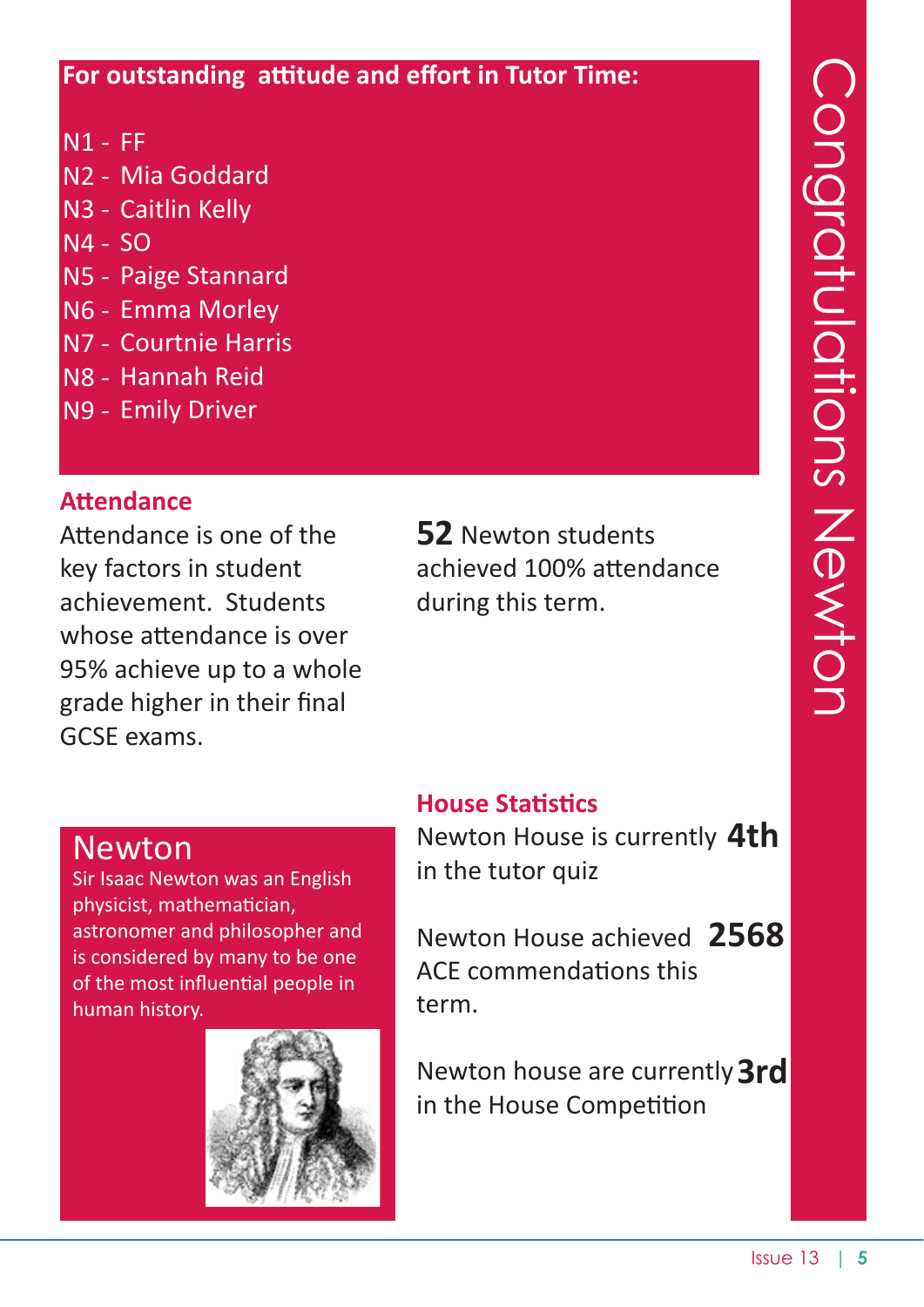#### **Academic Support**

**Gerogia-Ann Vargeson** - Outstanding effort and improvement in all of her subjects.

#### **Art**

**Aoife Comerford** - Being successful in lessons. **Caitlin Hamill** - Being successful in lessons. **Patrick Donkin** - Being successful in lessons. **Rojin Has** - Being successful in lessons. **Sonny Tilbrook** - Being successful in lessons.

#### **Business Studies**

**Alyssa Maynard** - Being inquisitive in lessons. **Elizabeth Fulcher** - Being successful in lessons. **Luke Kilby -** Being ambitious in lessons.

#### **Computer Science**

**Connor Cobbold** - Being successful in lessons. **HJ** - Being successful in lessons. **SB** - Being successful in lessons.

#### **Design Technology - Catering**

**Alicia Thompson** - Being successful in lessons. **Amy Whatling** - Being ambitious in lessons. **Daisy Letchford** - Being ambitious in lessons. **Sam Royal** - Being inquisitive in lessons. **XG** - Being ambitious in lessons.

#### **Design Technology - Resistant Materials**

**Abbie Norton** - Being successful in lessons. **Amelia Radford** - Being inquisitive in lessons. **Callum Bourbery** - Being ambitious in lessons. **Hayley Robinson** - Being ambitious in lessons. **Owen Grinling** - Being successful in lessons.

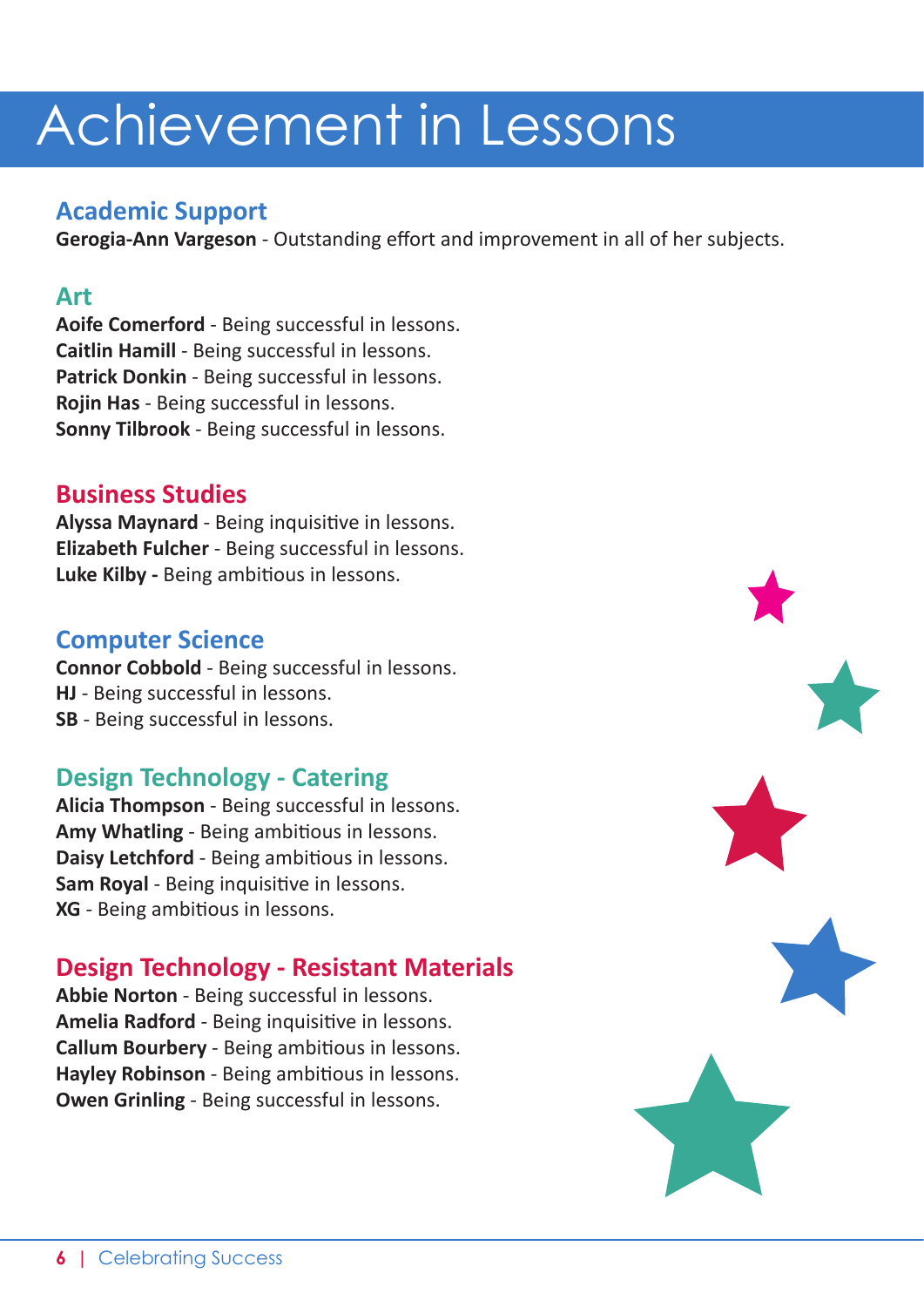#### **Dance**

**Crystal Woodger** - Being inquisitive in lessons. **Holly Collins** - Being inquisitive and successful in lessons. **Robyn Jay** - Being ambitious in lessons.

#### **Drama**

**Callum Crane** - Being inquisitive in lessons. **Callum Fincham** - Being inquisitive in lessons **Evie Beale** - Being successful in lessons. **MB** - Being inquisitive in lessons. **Ruby Stuckey** - Being successful in lessons.

#### **English**

**Charis Neill-Gourlay** - Being successful in lessons. **Ella May Weston** - Being ambitious in lessons. **Georgia-Ann Vargeson** - Being successful in lessons. **Leon Lorico** - Being successful in lessons. **Reece Bright** - Being inquisitive in lessons.

#### **French**

**Eleanor Conway -** Being inquisitive in lessons **Molly Merrill -** Being ambitious in lessons. **OM** - Being inquisitive in lessons. Patryk Ciezki - Being successful in lessons. **XG -** Being ambitious in lessons.

#### **Geography**

**Charley Andrews -** Being inquisitive in lessons. **Emma Harris -** Being inquisitive in lessons. **Hasan Temiz -** Being successful in lessons. **Kane Buckles -** Being successful in lessons. **Robyn Storey -** Being inquisitive in lessons.

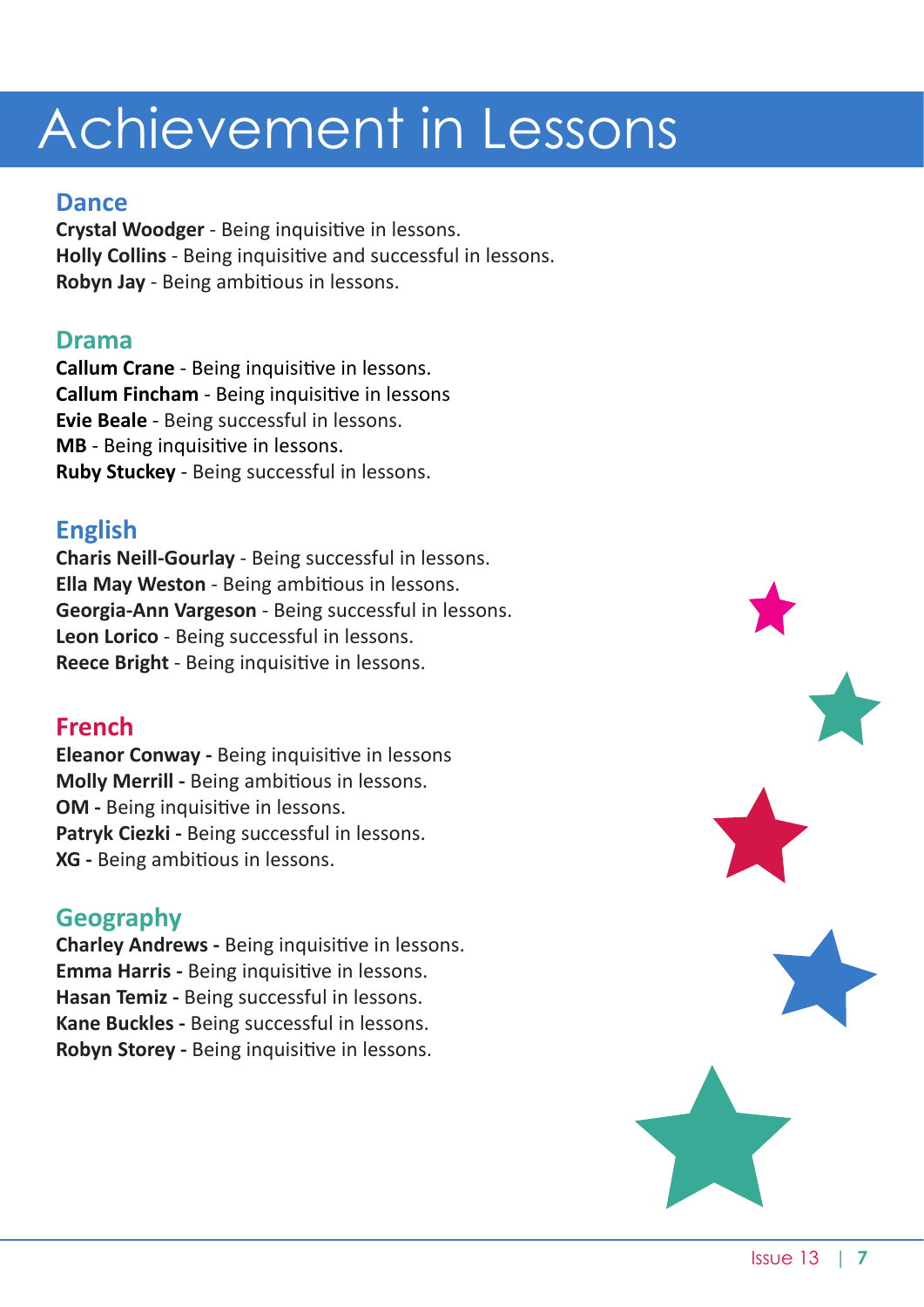#### **History**

**Caitlyn Coomber -** Being inquisitive in lessons. **Charlie Jonas -** Being successful in lessons. **EB -** Being inquisitive in lessons. **JR** - Being inquisitive in lessons. **Ruby Baird -** Being successful in lessons.

#### **Health and Social Care**

**Felicity Langford -** Being inquisitive in lessons. **Madison Starling -** Being inquisitive in lessons. **Mia Nunn -** Being inquisitive in lessons.

#### **ICT**

**Caitlin Packham -** Being inquisitive in lessons. **Jade Scott -** Being inquisitive in lessons. **Linda Kovasi -** Being successful in lessons. **Molly Brown -** Being inquisitive in lessons.

#### **Maths**

**Chloe Palmer -** Being inquisitive in lessons. **Daniel Ready -** Being ambitious in lessons. **Mia Goddard -** Being ambitious in lessons. **OM** - Being inquisitive in lessons. **Olivia Ashman -** Being successful in lessons.

#### **Music**

**KD -** Being successful in lessons. **Oliver Peachey -** Being inquisitive in lessons. **Rhys Sulman -** Being successful in lessons. **Shauna Pilmer -** Being resilient in lessons. **Tab Lorico -** Being inquisitive and successful in lessons.

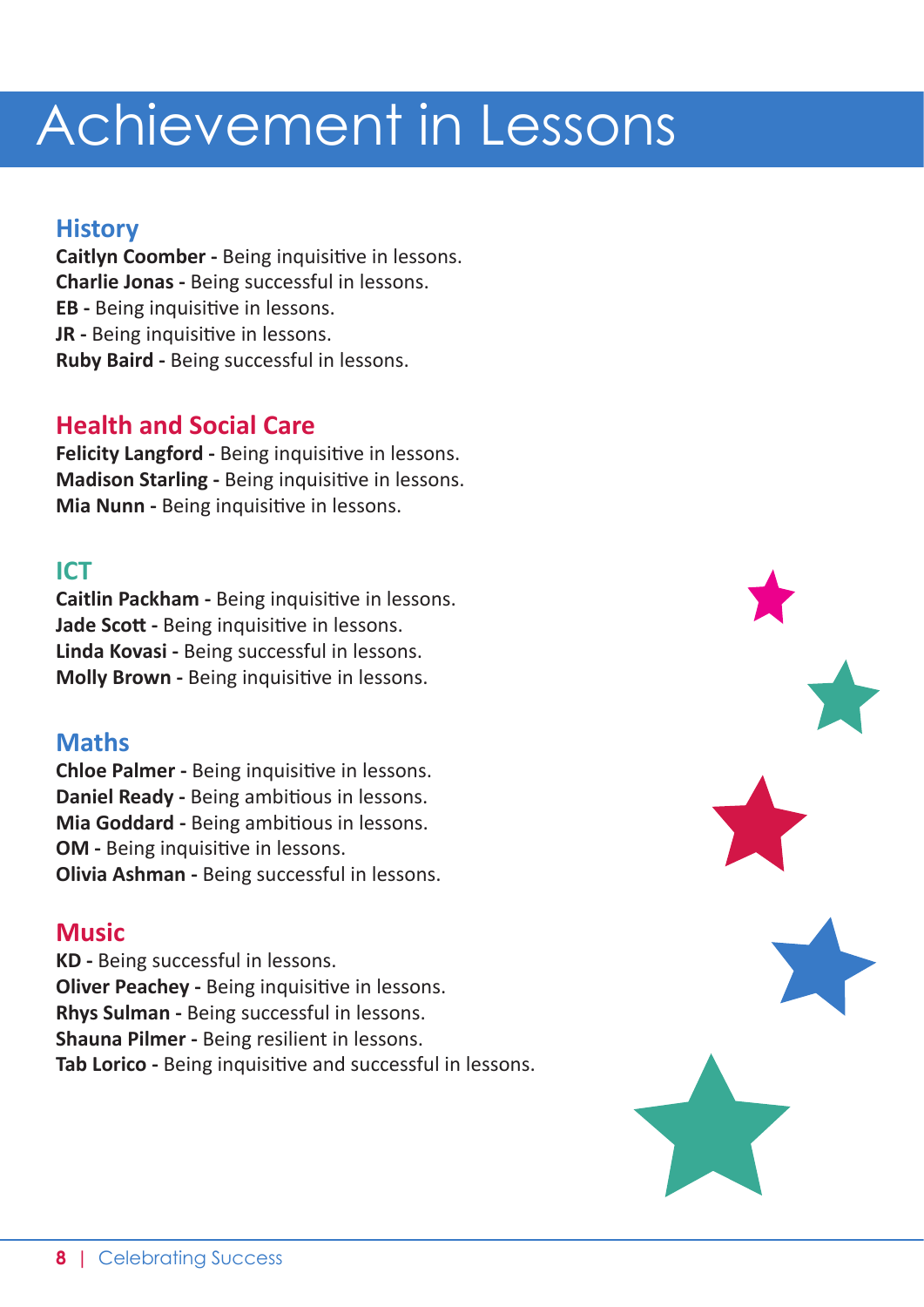#### **Physical Education**

**Amari McGee -** Being successful in lessons. **Lauren Hollands -** Being successful in lessons. **Rachel Philpot -** Being successful in lessons. **RP -** Being successful in lessons. **Ryan Horne -** Being ambitious in lessons.

#### **Spanish**

**Charlie Jonas -** Being inquisitive in lessons. **Daisy Letchford -** Being inquisitive in lessons. **Maddison Smith -** Being inquisitive in lessons. **Malaika Nembaware -** Being successful in lessons. **TJ -** Being successful in lessons.

#### **Science**

**Emma Harris -** Being successful in lessons. **Ethan Bright -** Being successful in lessons. **Holly Collins -** Being inquisitive in lessons. **Izzy Bosomworth -** Being successful in lessons. **Molly Merrill -** Being inquisitive in lessons.

#### **Youth Award**

**Georgia-Ann Vargeson -** Being successful in lessons. **Katie Starling -** Being inquisitive in lessons. **Wiktoria Stankiewicz -** Being inquisitive in lessons.

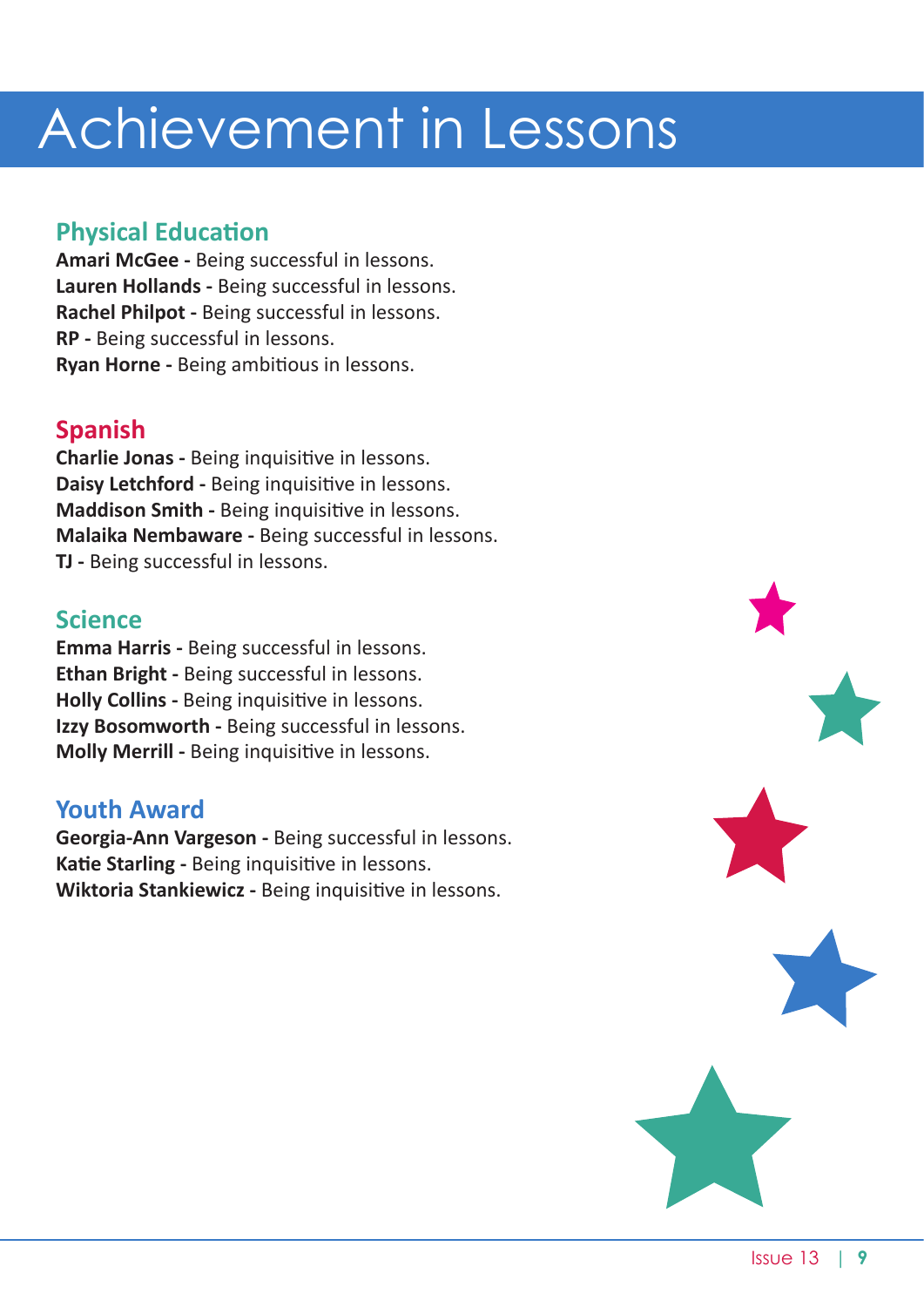# Sporting Successes

#### **Football**

The U14 boys football team won a thrilling game away to St Benedict's to reach the quarterfinals of the County Cup on Thursday 15th November 2018.

The boys recovered twice from two goal deficits during the game, pegging back St Benedict's from 2-0 down and again from 4-2 down, to take the match to penalties. Chris Gearon was the star performer in goal with a succession of vital saves. At the other end, Ryan Horne scored a fine solo effort. The match finished 4-2 on penalties.

The U16 girls football team have also been in action against St Benedict's recently in the County Cup. Bec Towler captained the side to an emphatic 5-0 victory, with a 25-yard strike from Katie Hayes the pick of the goals.

The U18 boys football team travelled to Stowupland for their second round County Cup fixture with star striker Kieran Locke leading the line. After falling behind early in the game, a fine assist from Stephen Clarke teed up Callum Horne to bring us in level at the break. Harry Lowman's introduction in the second half reinvigorated the team and a dominant twenty-minute spell saw us net three further goals without reply, including fine solo efforts from Horn and Locke.

#### **Netball**

Having qualified from the Western area tournament, the U14 netball team competed in the Suffolk County Finals on Saturday 10 November 2018. A great achievement for the team and some excellent Netball played. Well done to all involved!

#### **Basketball**

The U16 boys basketball team hosted St Benedict's in a league fixture on Wednesday 21st November 2018, triumphing by 40 points to 28. Luke Finniear and Leo Hobbs were our stand-out players. The U14 girls basketball team won 38-17 at home to Thurston, with Jemima Kent top scoring.

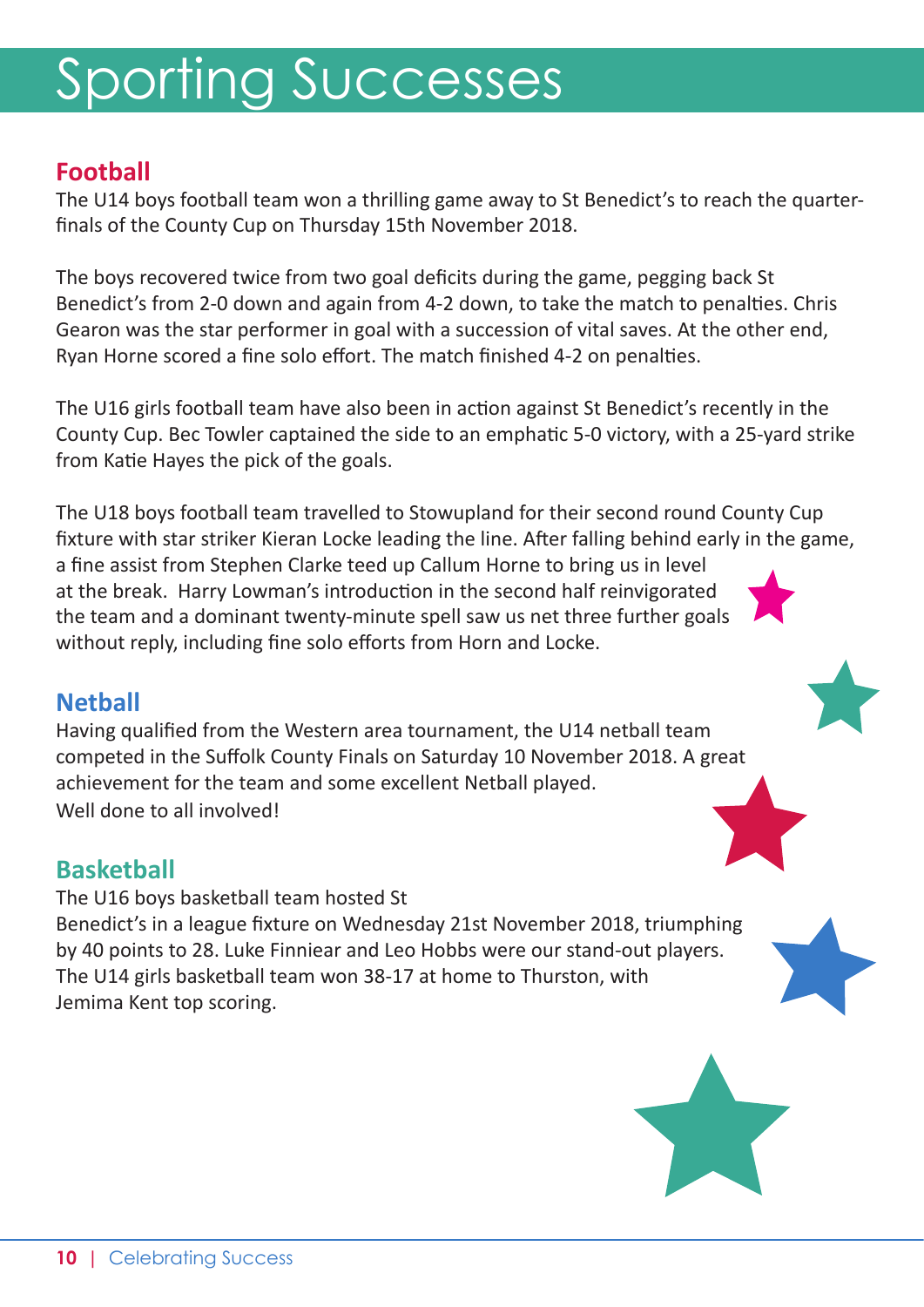# Sporting Successes

#### **Ballroom Dancing**

Year 7 student Sienna Smith has been a keen dancer since the age of four and has been competing for the past five years. She dances with a school based in Royston called The Studio-CT which is run by Claire Thompson. Sienna would like to pursue a career as a dance teacher and currently helps out with the younger children's classes which are run at The Millennium Centre in Red Lodge on a Friday.

On the weekend of the 3rd and 4th November 2018 Sienna competed in the Blackpool finals and was awarded fourth place Ballroom Silver National finalist and second place Latin Silver National finalist. This was the fourth year that Sienna has attended this event.

#### **Motocross**

Year 8 student Kara Quinn recently competed in two rounds of the uk girls Motocross nationals.

Girls from all over the country compete to be crowned the fastest girl in the country. Round one was in Scotland and the second was in Gloucestershire.

Kara came second in the small wheel 85 class! Kara is trained by local Mx legend and former MCA student Carl Nunn.

Issue 13 | **11**